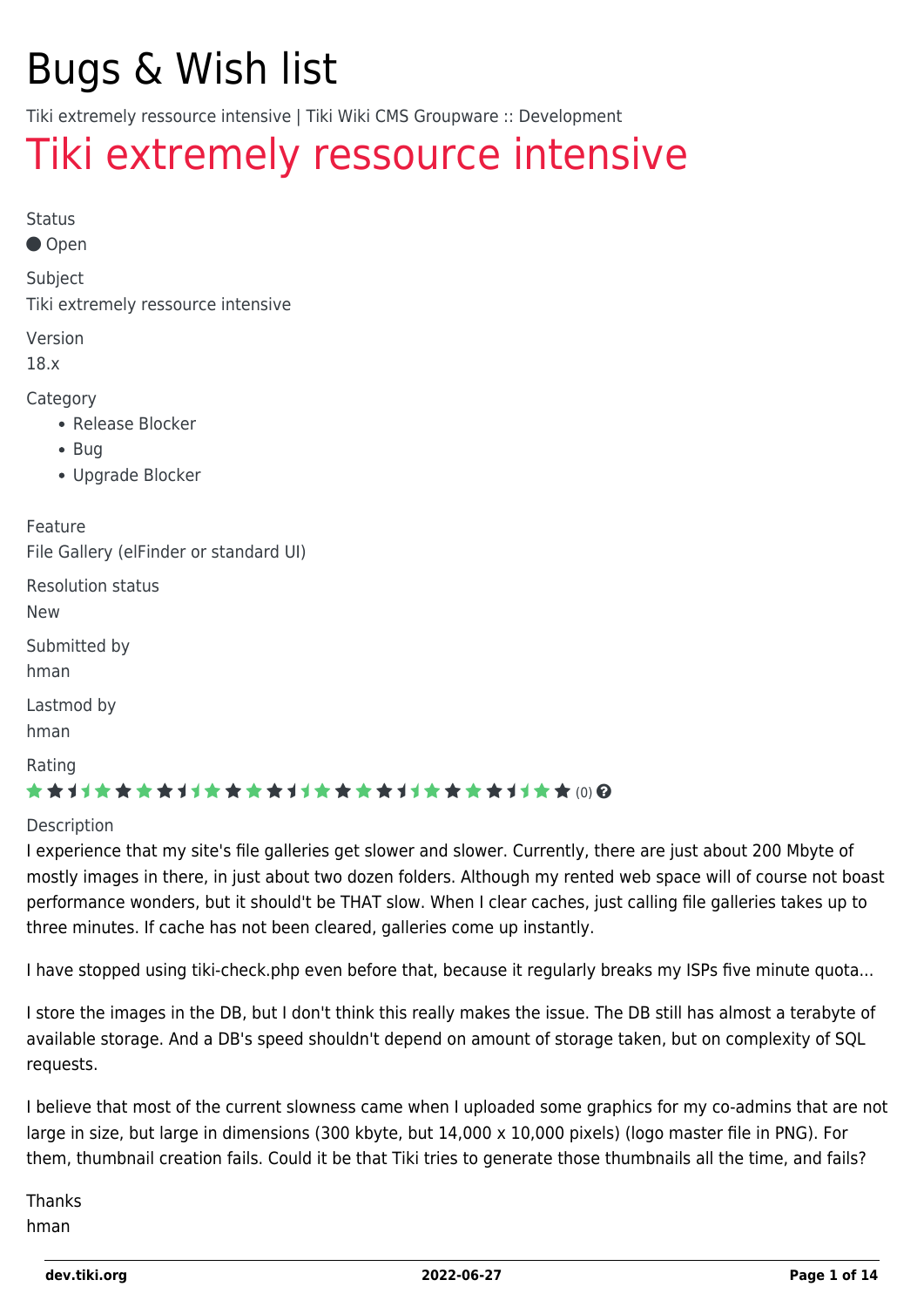Importance 10 high Easy to solve? 1 difficult Priority 10 Demonstrate Bug (Tiki 19+) This bug has been demonstrated on show2.tikiwiki.org [SVN update](#page--1-0) Ticket ID 7710 Created Thursday 25 March, 2021 17:46:33 GMT-0000 by hman

LastModif Tuesday 13 April, 2021 08:50:43 GMT-0000

### Comments



### hman 25 Mar 21 18:13 GMT-0000

tiki-check.php could do something even worse. Because of the above mentioned I have renamed it to tiki-check2.php (in order to prevent my co-admins to execute it by accident). I have now called tiki-check2.php, and it resulted in my entire website going offline for a quarter of an hour. My guess is that tiki-check.php brings down PHP... I would strongly advise that whatever tiki-check.php does should be behind a "are you sure" dialog with a clear warning, or better, with a pref of it's own, so I can block others from calling it by accident without renaming it.



### [Jonny Bradley](https://dev.tiki.org/user8515) 26 Mar 21 10:45 GMT-0000

No sure what's up there for you, tiki-check.php on a Tiki 18.x on Debian loads in under 2 seconds for me, hmm, i didn't have fgal enable auto indexing enabled, but when i did it landed just as fast.

Maybe your database has a problem generally? I don't use the database for file storage as that used to cause issues in the olden days, so can't really test that for you. Maybe start a new separate bug report on just that?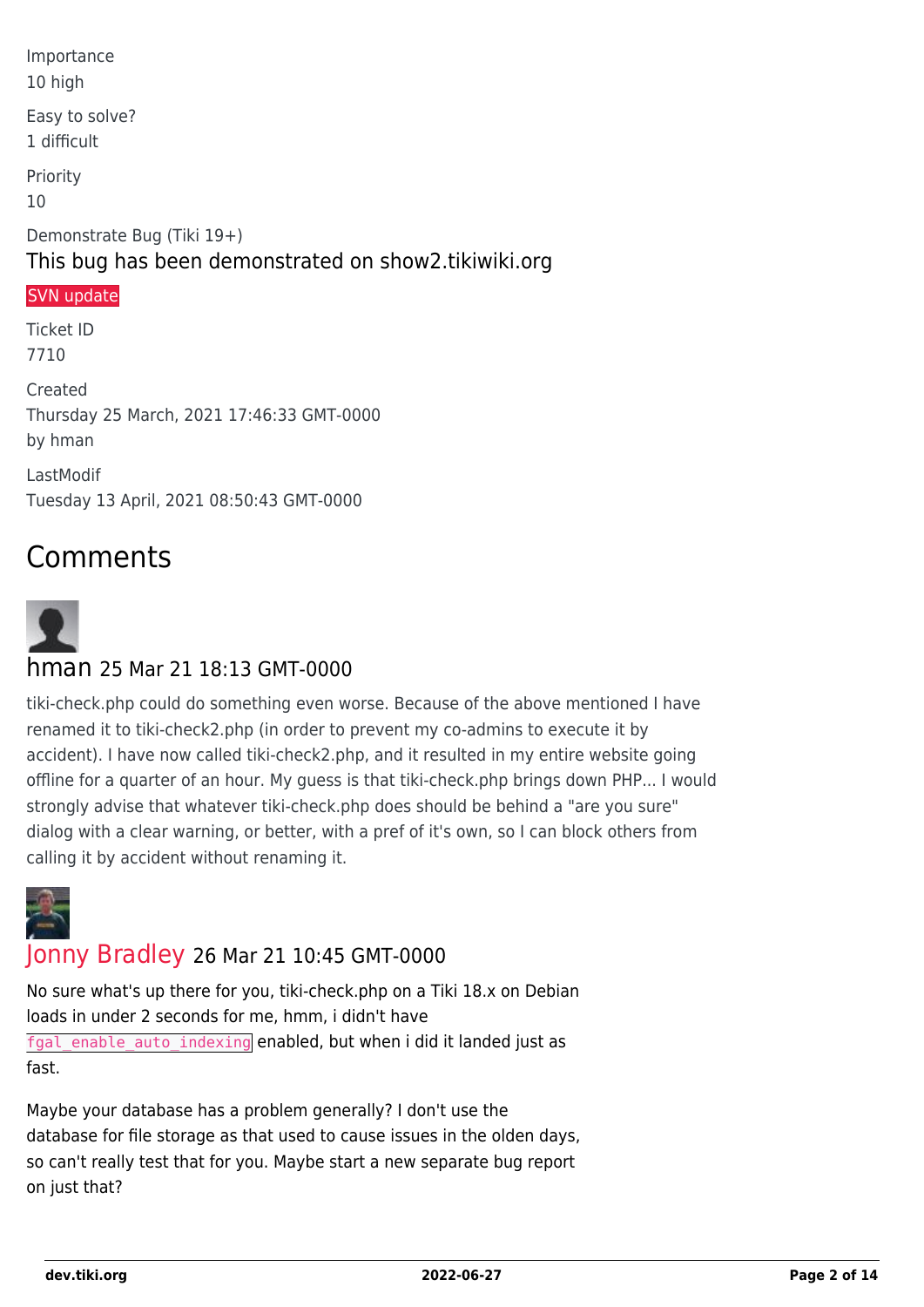

### hman 26 Mar 21 11:54 GMT-0000

Did you do your check on a local installation? I mean, local PHP, local MySQL etc? Or on rented space?

My installation is on rented space on Germany's second largest ISP, 1&1 (now they call themselves Ionos). It is not a dedicated server (too expensive), so I am pretty sure it's a virtual machine, possibly a docker instance. The MySQL DB runs separately, so PHP and MySQL talk to each other over IP.

The self-check of the DB shows no errors. The DB is about 200 MBytes. Everything besides tiki-check and accessing the file galleries after cache clear runs fine.



### hman 26 Mar 21 12:00 GMT-0000

fgal enable auto indexing is not enabled. And it seems that hiding the large dimensions files did not speed things up. With cleared cache, simply calling tiki-list file gallery.php for the first time took 174.96 seconds, using 35.85MB and 125 queries.



### hman 26 Mar 21 12:18 GMT-0000

Yikes. Just ran into Allowed memory size of 134217728 bytes exhausted (tried to allocate 72 bytes) in MYDIRECTORY/tiki-18.8/installer/inst alllib.php on line 347.

I can increase memory a bit, BUT: Why on earth is installer/installlib.php called when I want to access the file gallery?? And why does it use more than 128 MByte and does not report that??

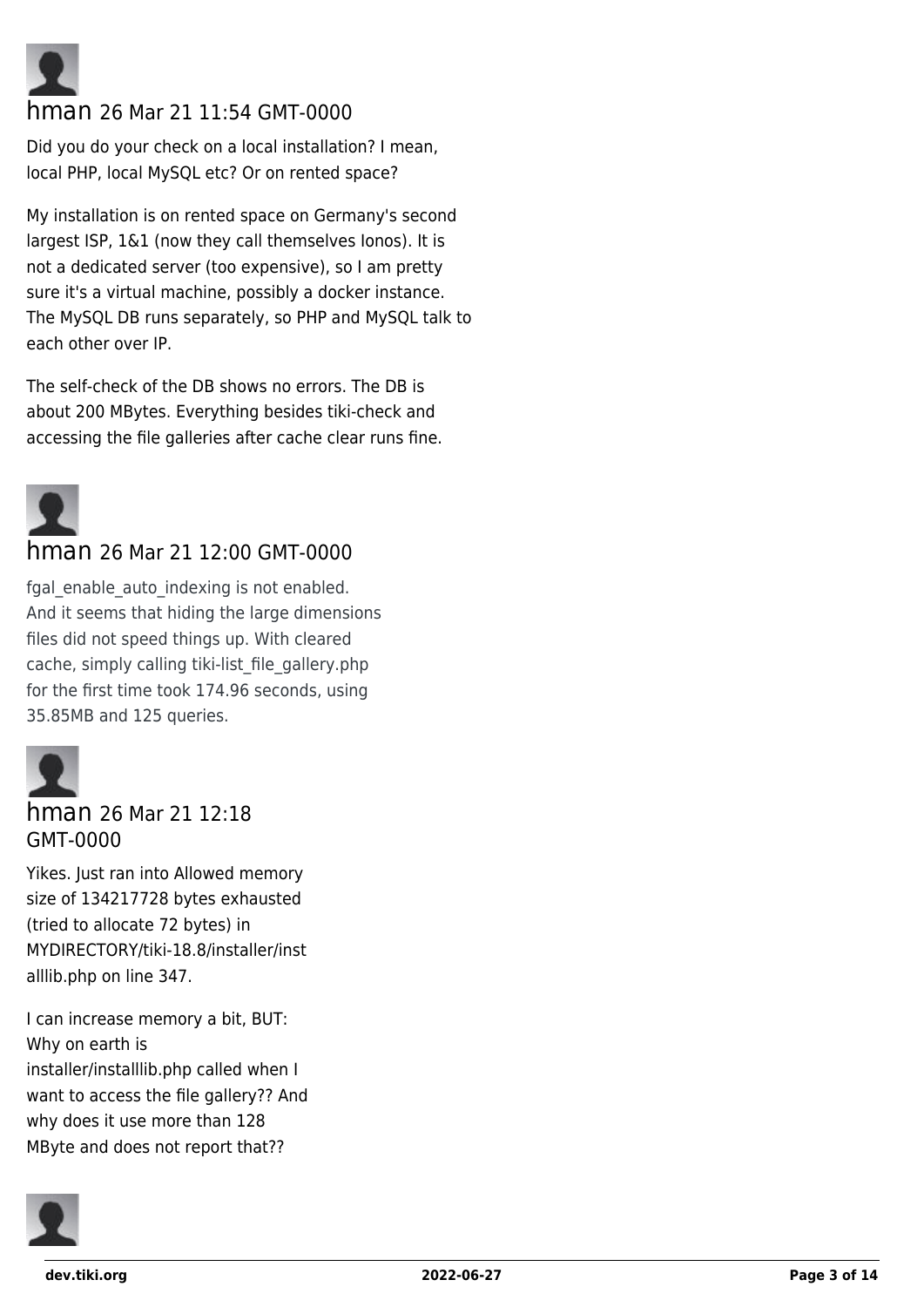### hman 26 Mar 21 12:27 GMT-0000

Temporarily renaming it shows that it seems to be needed:

Fatal error: require\_once(): Failed opening required 'installer/installlib.php' (include\_path='MYHOME/ven dor bundled/vendor/pear/tex t\_wiki\_mediawiki:MYHOME/ve ndor\_bundled/vendor/pear/x ml\_rpc:MYHOME/vendor\_bun dled/vendor/pear/pear:MYHO ME/vendor\_bundled/vendor/p ear/xml\_util:MYHOME/vendor \_bundled/vendor/pear/struct ures\_graph:MYHOME/vendor\_ bundled/vendor/pear/console \_getopt:MYHOME/vendor\_bun dled/vendor/pear/archive\_tar :MYHOME/vendor\_bundled/ve ndor/pear/pear\_exception:MY HOME/vendor\_bundled/vendo r/pear/net\_socket:MYHOME/v endor bundled/vendor/pear/x ml\_parser:.:/usr/lib/php5.6:M YHOME') in MYHOME/db/tikidb.php on line 159



### hman 26 Mar 21 12:57 GMT-0000

Temporarily gave it 256 MBytes. Now it took 149 seconds to show the 11 top level folders, and allegedly only 35 Mbytes got used.



hman 26 Mar 21 18:29 GMT-0000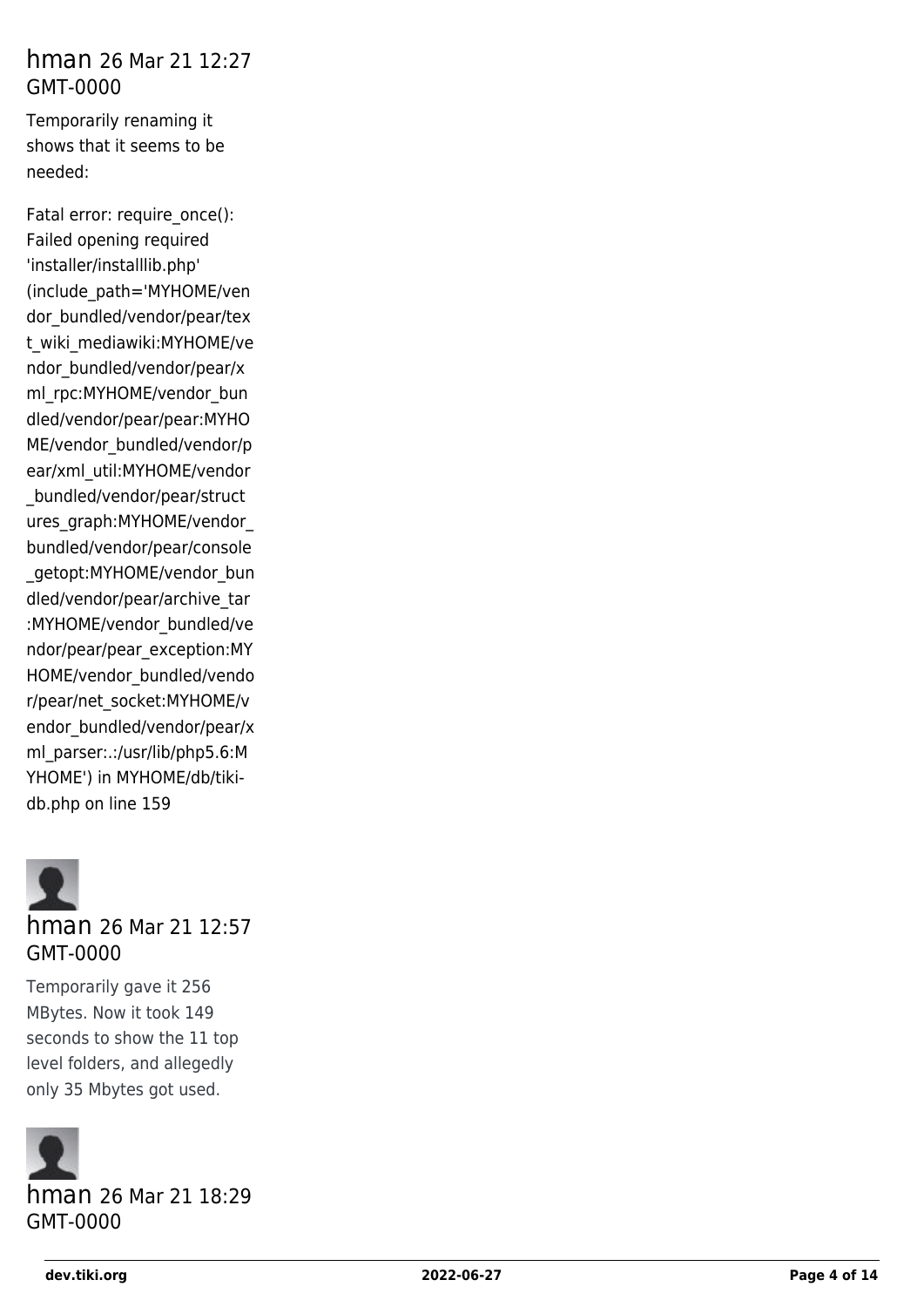Wow. After increasing memory to 256 it ran out of memory again. This evidences a memory leak!

"Fatal error: Allowed memory size of 268435456 bytes exhausted (tried to allocate 1024 bytes) in MYHOME/installer/installlib.p hp on line 347".

Why does it call installllib.php and why does it burn an additional 128 Mbytes??

The current memory limit of 256 MByte is so huge, actually the entirety of the database could be load into RAM, Tiki, wiki pages, images and all, even uncompressed... There is no reasonable explanation what a quarter of a gigabyte could be used for.

Normally my Tiki uses in the vicinity of 30-35 Mbytes. And even when calling file gallery it doesn't indicate higher usage...



This is what is done in line 347 of installlib.php, this is the function that cause the memory limit to be breached:

/\*\* \*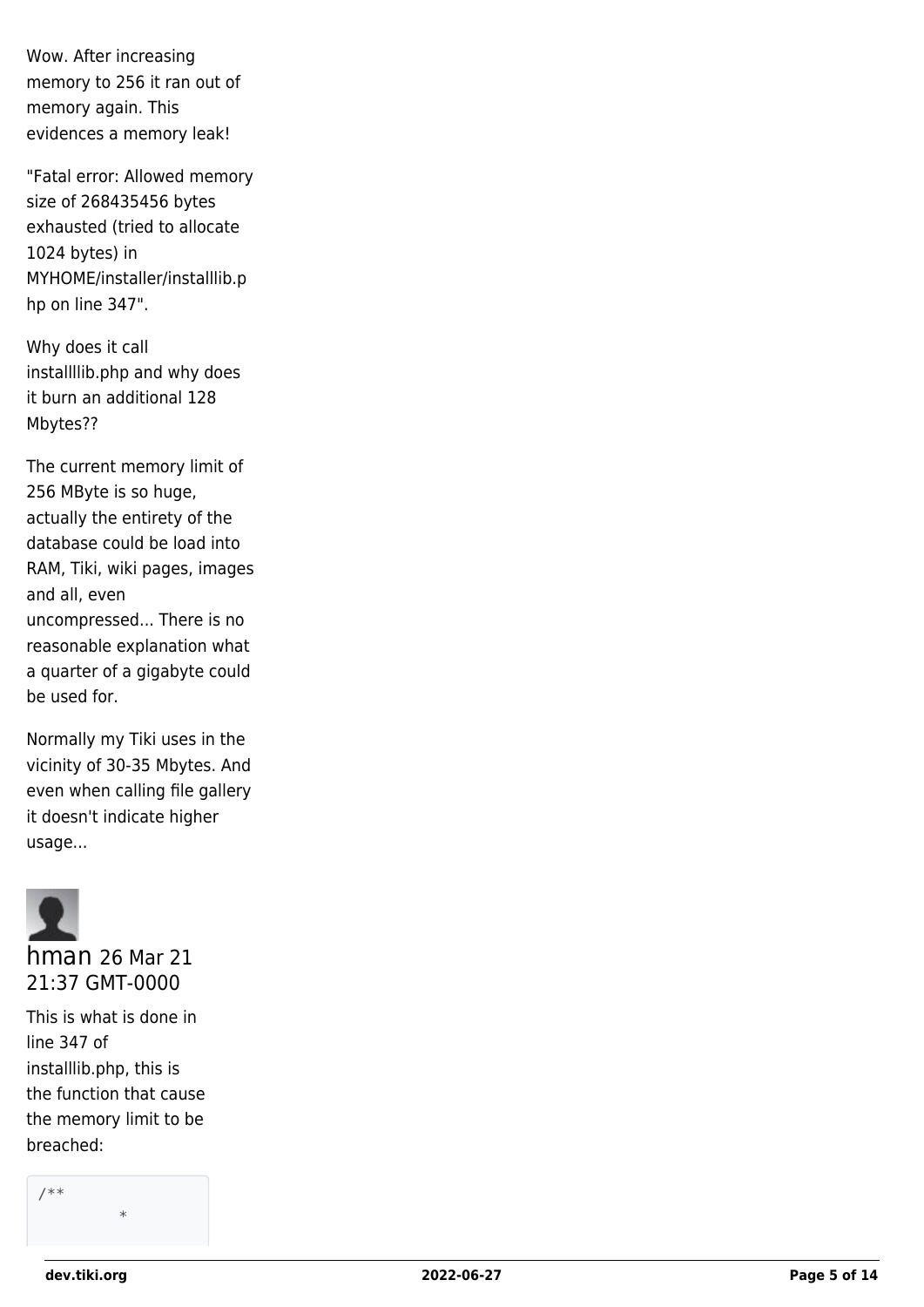```
@throws Exception
In case of
filesystem access
issue
         */
         function
buildPatchList()
         {
$patches = [];
foreach (['sql',
'yml', 'php' /*
"php" for
standalone PHP
scripts */] as
$extension) {
$files =glob(dirname(__FI
LE ) .
'/schema/* *.' .
$extension); //
glob() does not
portably support
brace expansion,
hence the loop
if ($files ===
false) {
throw new
Exception('Failed
to scan
patches'); }
foreach ($files
as $file) {
$filename =
basename($file);
$patches[] =substr($filename,
0, -4);
}
 }
$patches =array_unique($pat
ches);
$installed = [];
if
($this->tableExis
ts('tiki_schema')
) {
$installed =$this->table('tik
i_schema')->fetch
Column('patch_nam
```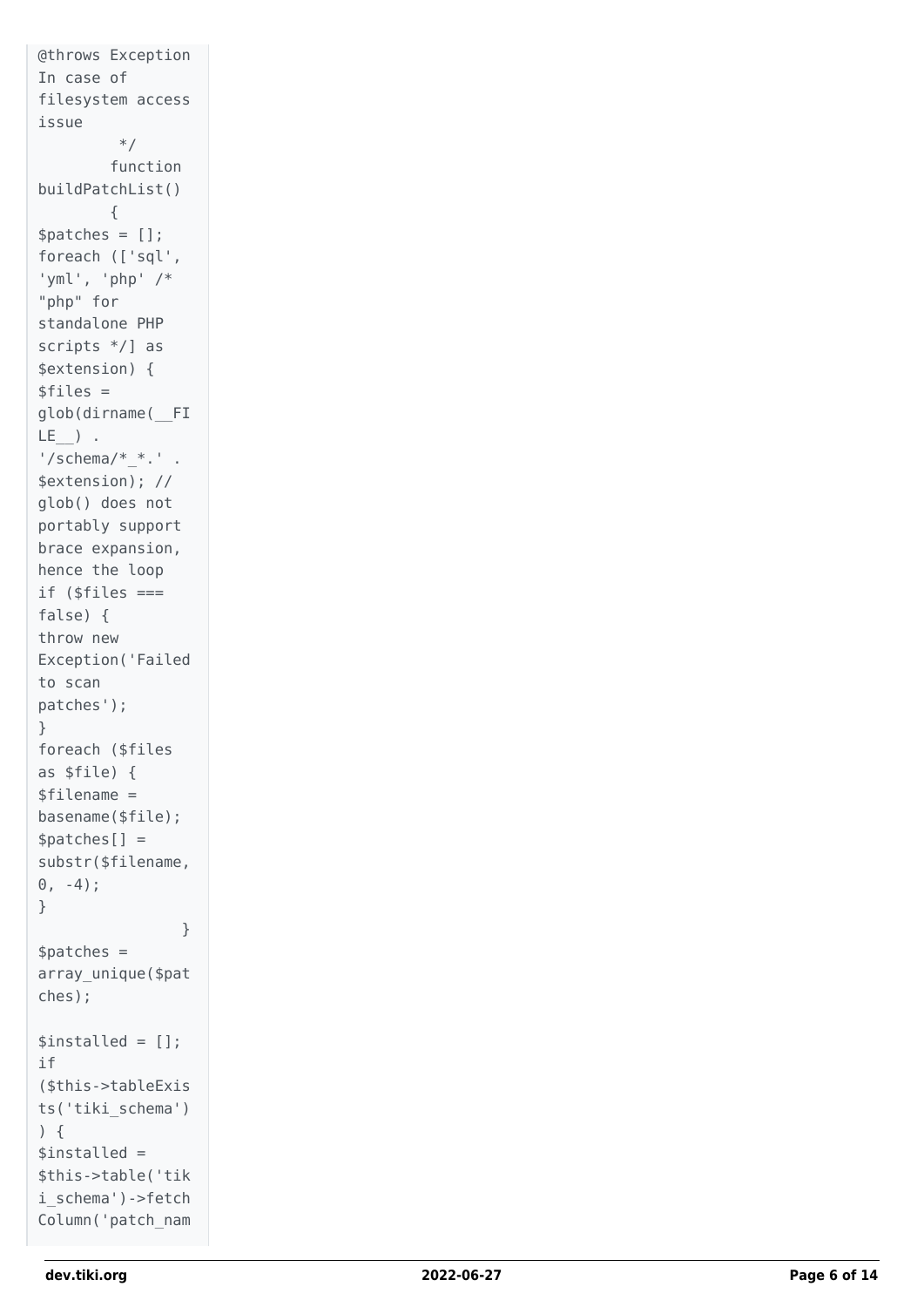```
e', []);
 }
if
(empty($installed
)) {
// Erase initial
error
$this->queries['f
ailed'] = [];
 }
Patch::$list =
[];
sort($patches);
foreach ($patches
as $patchName) {
if
(in_array($patchN
ame, $installed)) {
\frac{1}{2}status =
Patch::ALREADY AP
PLIED;
} else {
$status =Patch::NOT_APPLIE
D ;<br>}
$patch = newPatch($patchName,
$status);
$patch->optional =
substr($patchName
, 0, 8) =='optional'; //
Ignore patches
starting with
"optional". These
patches have
drawbacks and
should be
manually run by
informed
administrators.
Patch::$list[$pat
chName] = $patch;
 }
         }
```
### The particular code is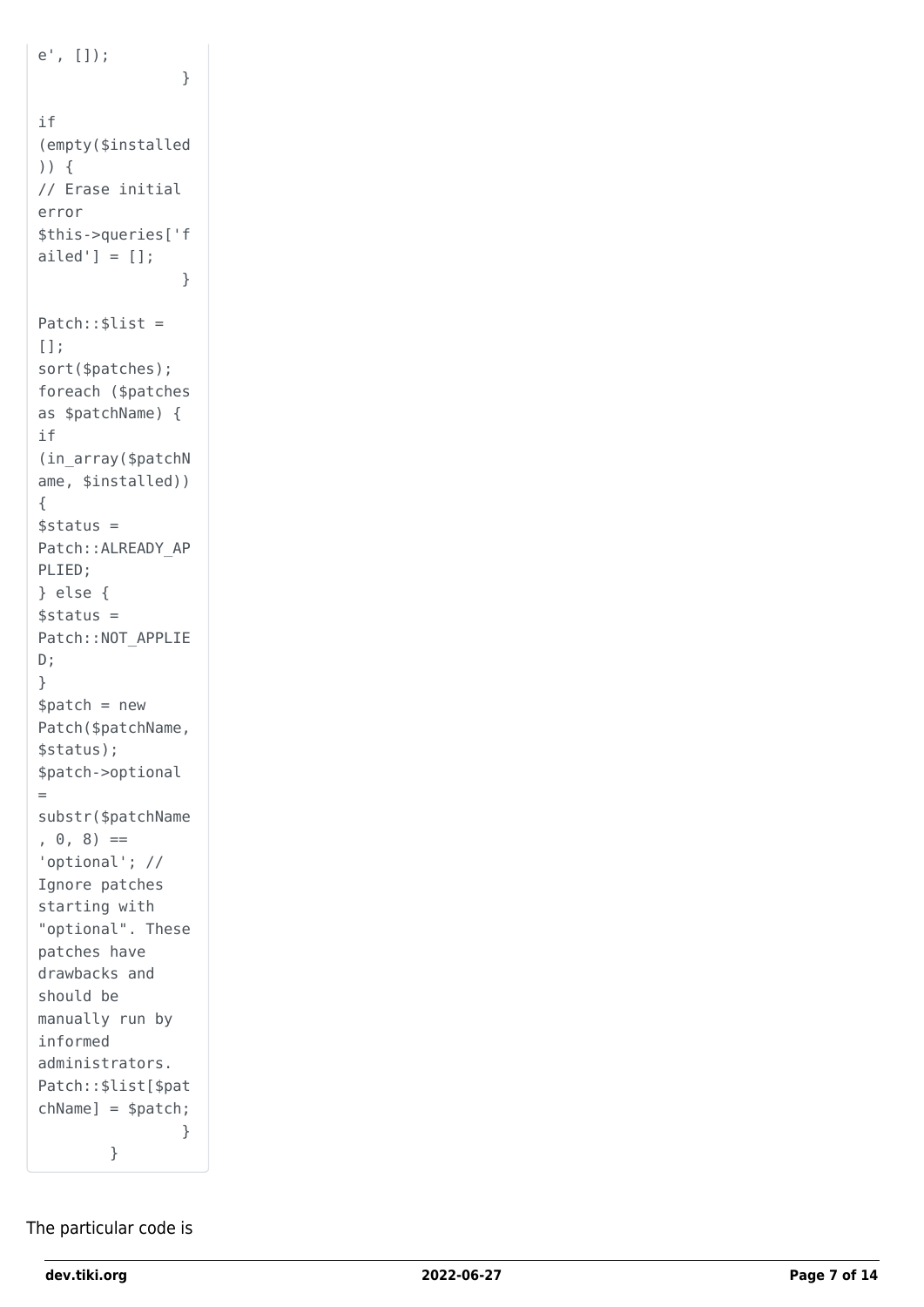```
$patches[] =substr($filename,
0, -4);
```
but the memory leak may be elsewhere, and this is just the last drop that makes the barrel run over. But a substr() can be memory intensive, depending on the size of \$filename...



hman 27 Mar 21 09:07 GMT-0000

This massive memory usage now explains why Tiki gets slower: I have increased memory limit from 128 to 256 MBytes and changed nothing in my Tiki, and memory overflowed. This proves that the entire 128 Mbytes get eaten up and later freed (because when my Tiki doesn't run out of memory it reports just 35 MBytes).

The slowness can thus be pinpointed to memory thrashing (i.e. processes force each other out of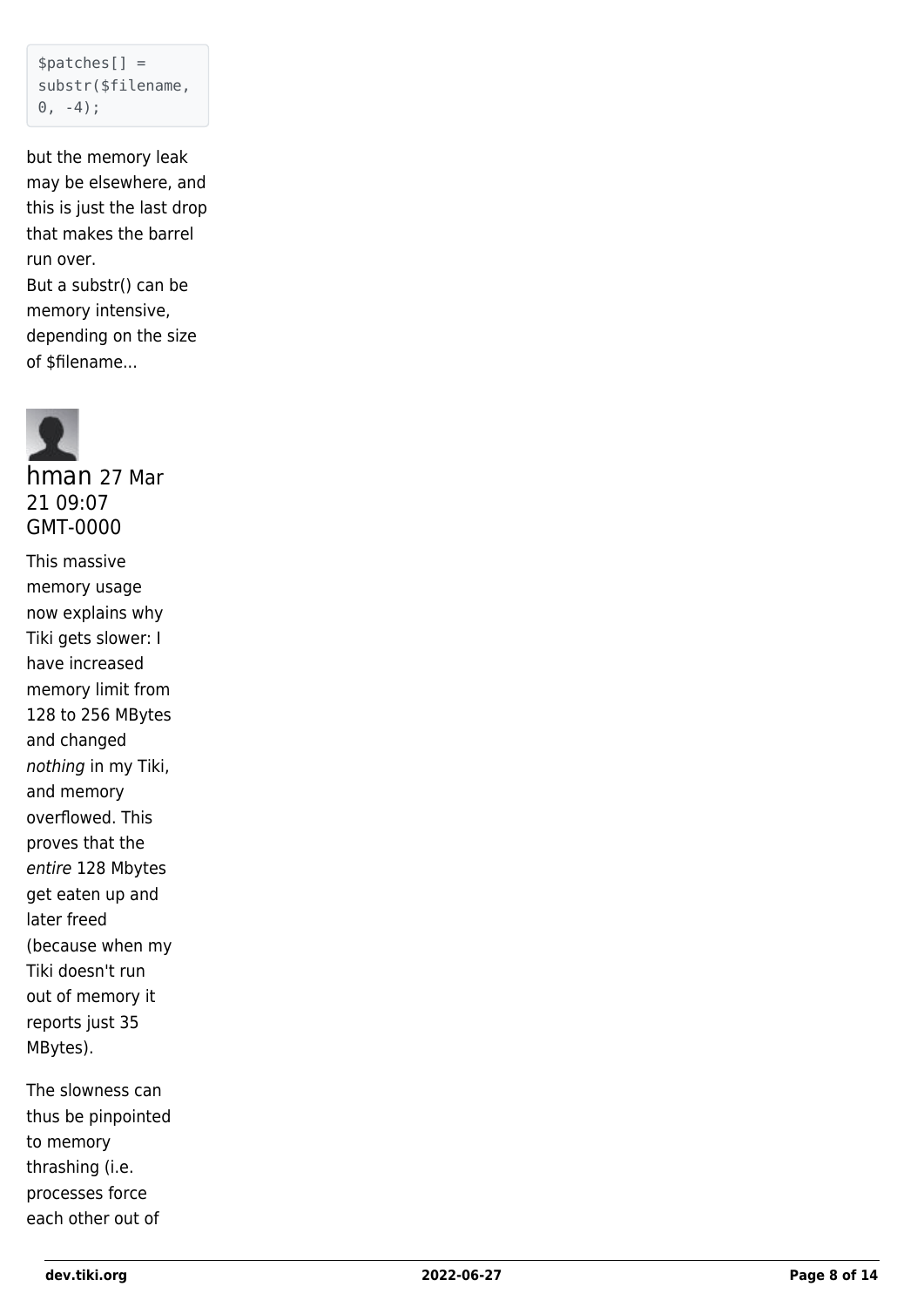1st, 2nd, 3rd level processor and possibly file system cache).

This also proves that the "memory usage" reported by Tiki is bogus. For deeper analysis we need someone who runs his/her Tiki locally. I have rented space, and no console access, so I can use no operating system tools to look into memory consumption differentiated by time.



### hman 25 Mar 21 18:45 GMT-0000

In order to find out if thumbnail generation is the culprit, I have zipped those files that were large in dimensions, and the Safari pinned tab image (see the other bug report on the thumbnailer crashing on that little 4 kbyte file).



### hman 25 Mar 21 18:50 GMT-0000

For reasons unknown I cannot link this bug report to "Tumbnail creation crashes with Safari pinned tabs image", the search function doesn't find that one. Even when I only search for "Thumbnail". But the other bug report clearly exists (7709).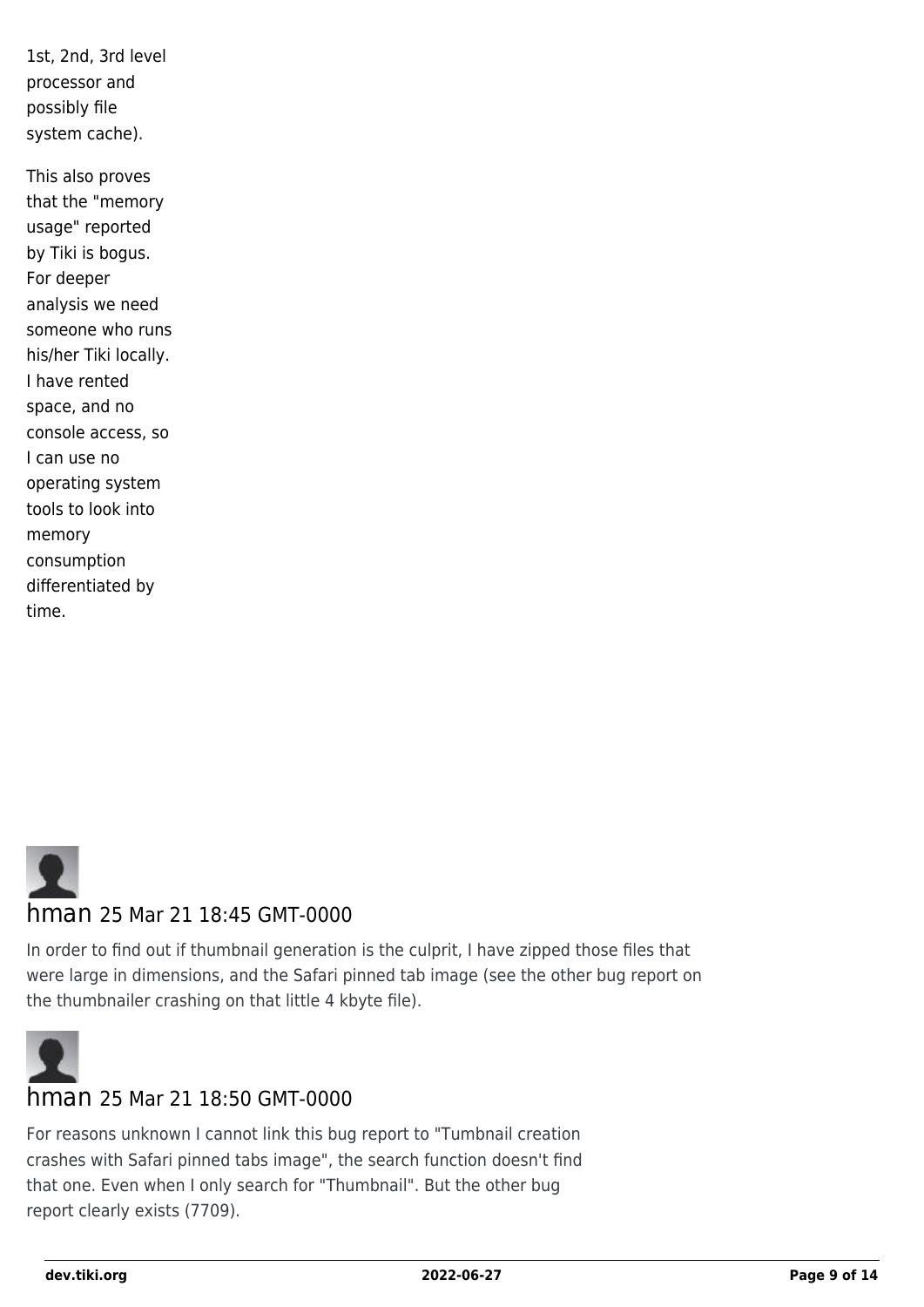

### [Jonny Bradley](https://dev.tiki.org/user8515) 26 Mar 21 10:39 GMT-0000

Maybe you searched for Thumbnail? The title of that one is Tumbnail (which it finds fine, but i'm not sure it's related really)



### hman 26 Mar 21 11:39 GMT-0000

Thanks. Didn't realize that. I'll change that bugs name...

# **Luciash d' being □ 26 Mar 21 12:26 GMT-0000**

Yes, with lots of files stored in DB it really slows down. You should switch to the filesystem storage for File Galleries if you are using many files or images.



### hman 26 Mar 21 12:31 GMT-0000

I wouldn't call a couple of dozen images "lots"... And when file galleries gets called, none of them are on display! Just the top level folders... Just checked. It's 11 top level folders, and the one with the most images does contain more than I thought, but 250 image still isn't what I would call "a lot".



### [Jonny Bradley](https://dev.tiki.org/user8515) 27 Mar 21 11:24 GMT-0000

I see you have now set this to be a release blocker for 18.x (although we have already released various versions of 18, 19, 20, 21 and 22 since 18.0 without issue so it's a bit late to block them)

Please recreate this on show and i will look at it. I'm afraid i think your server is broken in some way as we have no other reports of issues like this.

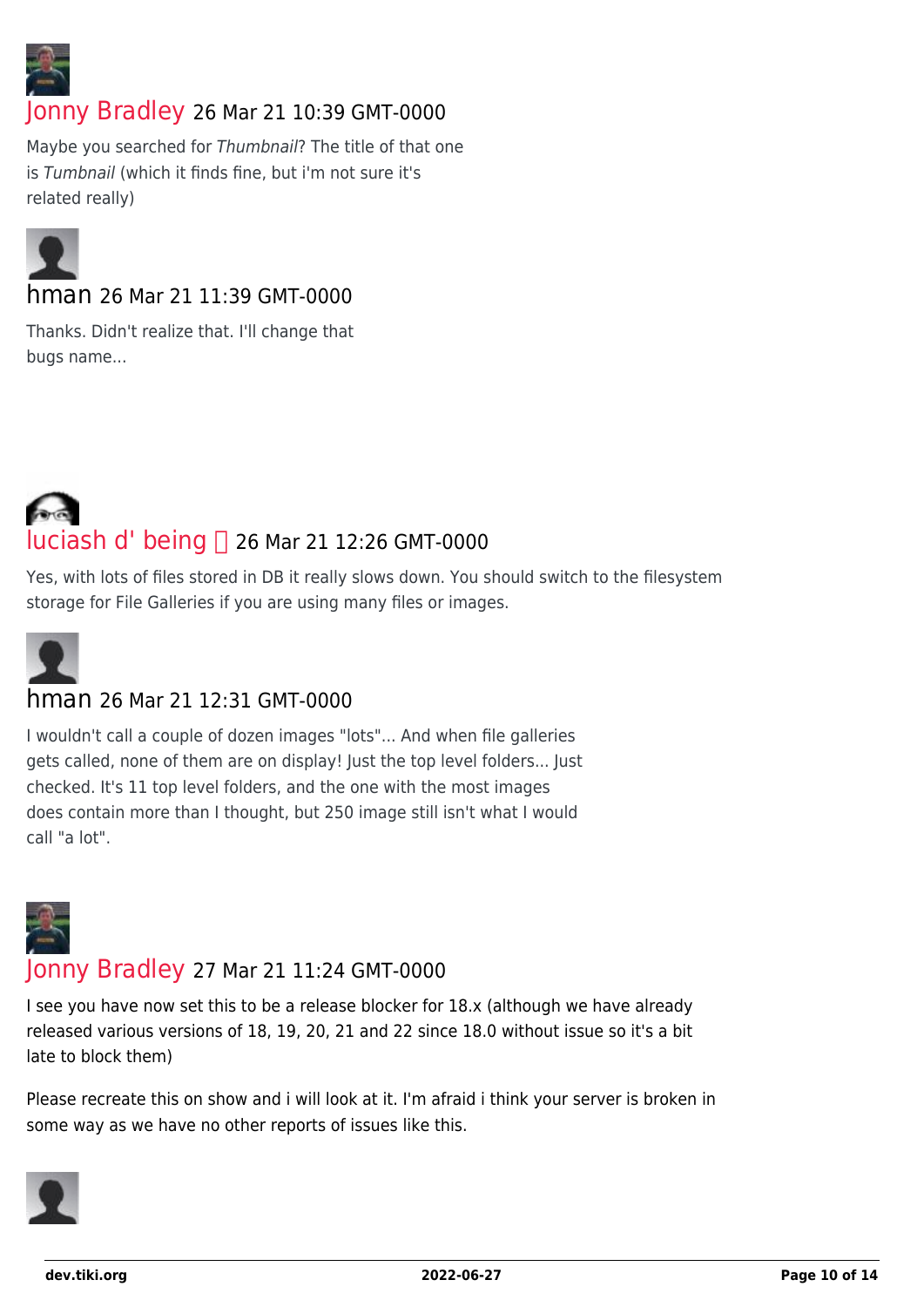### hman 27 Mar 21 17:37 GMT-0000

How can a server be broken "in some way" as to massively eat up memory? Also, the slowing down of file gallery has been seen by others, look at this discusssion. But possibly it has been interpreted wrong.

How much memory is granted to a show instance?



hman 27 Mar 21 17:42 GMT-0000

Needs to be kicked...

Btw. d.t.o also sees big performance issues. In the last days, several times entering anything (comment or attachment alike) resulted in performance warnings and at one point it completely went down for an hour or so.



### [Jonny Bradley](https://dev.tiki.org/user8515) 30 Mar 21 11:23 GMT-0000

Agreed, lack of volunteers means things like this take a long time to fix sadly.



### hman 12 Apr 21 18:19 GMT-0000

Set the limit to half a gigabyte, 1.5 times the total size of the database (and that is compared to uncompressed, ASCII backup size, where BLOBs are many times larger than they are in binary. And still the memory limit gets blown:

Fatal error: Allowed memory size of 536870912 bytes exhausted (tried to allocate 72 bytes) in MYHOME/tiki-18.8/installer/installlib.php on line 347. Same offending code as above!

And I still wonder why /installer/installlib.php gets called (this time it wasn't even file galleries I opened, it was view\_articles... IMHO some sort of memory leak is obvious. No matter how much RAM you throw at it, it will eat it up. All of it.

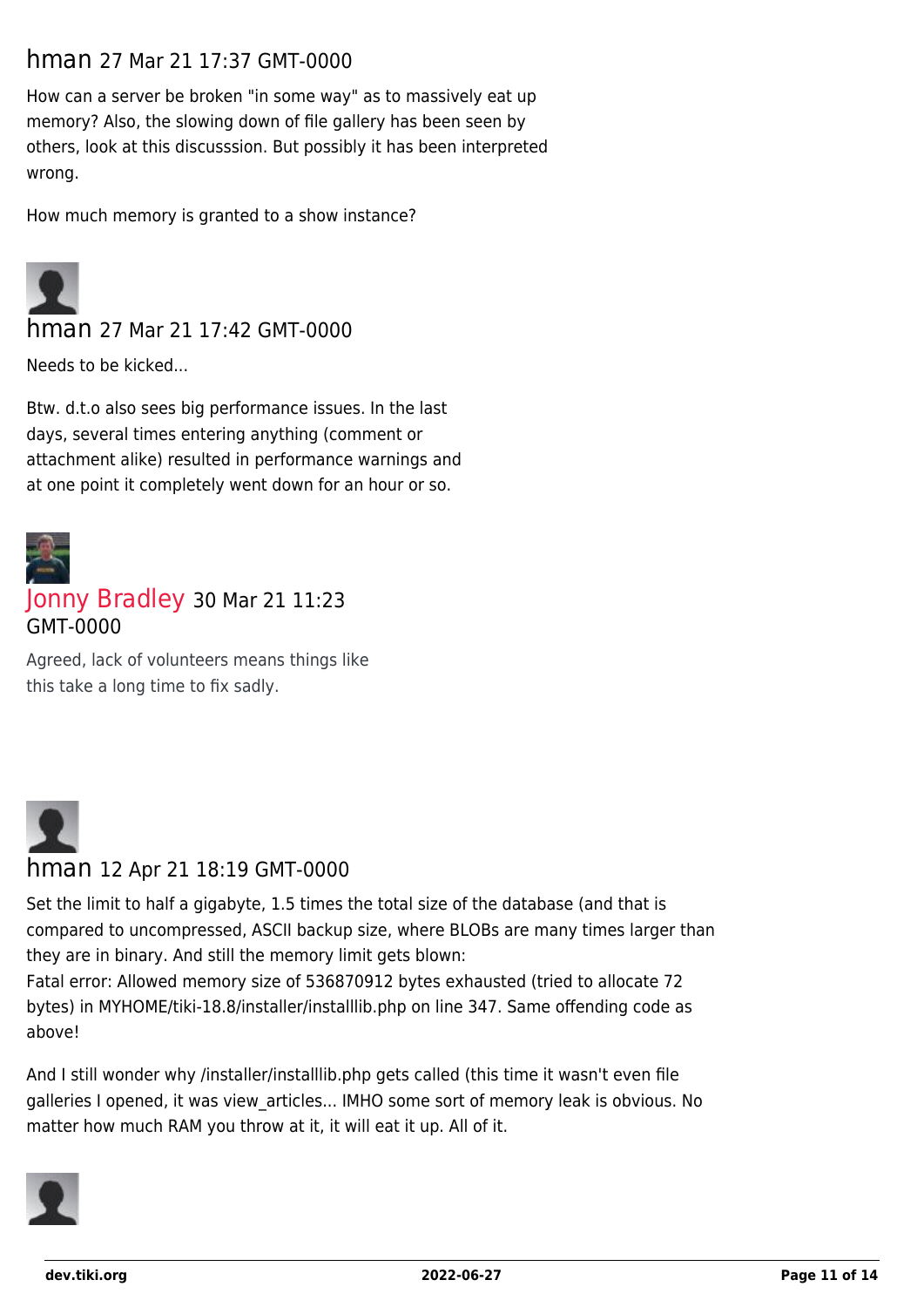### hman 13 Apr 21 08:50 GMT-0000

Saw this again. I'll change the topic of this bug report, as the memory issue doesn't seem to be restricted to file galleries. Possibly it doesn't even have anything to do with file galleries at all. IMHO we would need someone with a local LAMP machine willing and able to do debugging and use some memory analysis tools. Since Tiki, when it doesn't shatter the memory limit, reports just modest memory usage of around 30-40 MBytes, these memory masses seemingly get free'ed before PHP reports memory usage...



### hman 13 Apr 21 09:04 GMT-0000

A first step might be to either switch the usage of memory get usage() to memory get peak usage() for the memory usage display in module loadstats, or to add a second report for that.



### hman 13 Apr 21 10:11 GMT-0000

Hm, I see that in /lib/smarty\_tiki/function.memusage.php there is already a branch based on PHP version to either use memory\_get\_usage() or memory get peak usage(), so theoretically the latter should already be in force. Which makes this even more miraculous. Maybe it's better to have an 'look from outside' at the entire PHP from the OS's view on the process (which would require a real LAMP machine, not rented space as I have).



### [Jonny Bradley](https://dev.tiki.org/user8515) 01 Jun 21 12:56 GMT-0000

### Hi hman

Just a thought... recently i fixed (in tiki 22.x in ef6ca66f) an issue that was making the file galleries on doc.t.o and dev.t.o unusably slow and it turned out to be the authentication tokens had built up to having about 2 million rows (in table  $\frac{t}{\text{tiki}}$  auth tokens) meaning the mechanism to clear out old used ones was failing... and it appears, listing files in galleries or the Since Your Last Visit module checks this table, tries to load all 2 million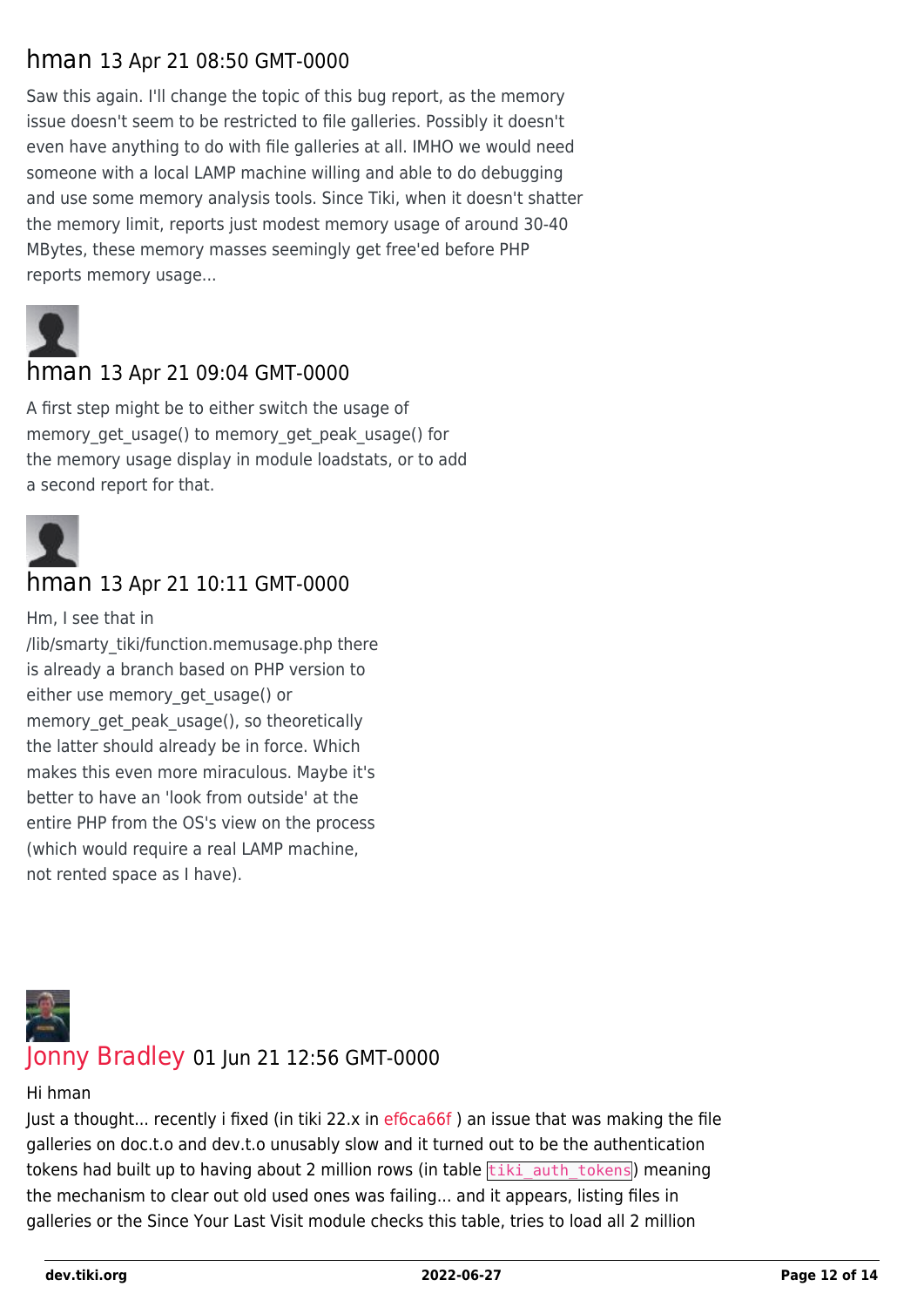rows and fails for each file, taking a few seconds for each one.

So if you can check that table in your database and let me know if that's the problem i'll backport the fix to 21.x and 18.x and meanwhile let you have the temporary workaround to clean it out (you could just truncate that table, once you've backed it up of course ;)

HTH



### [Jonny Bradley](https://dev.tiki.org/user8515) 01 Jun 21 12:57 GMT-0000

p.s. these tokens get generated when page printing or PDF generation is used mostly.



### hman 01 Jun 21 16:00 GMT-0000

I'll look into my phpMyAdmin, thanks. Update: SELECT \* FROM `tiki\_auth\_tokens` yields NULL... I believe I have never used the PDF function. I enabled it, but so far never tested it...



### hman 01 Jun 21 20:34 GMT-0000

There must be something else that makes Tiki shatter all memory limits... If one had a Tiki running on a local LAMP machine and not on rented space, we could have a look at memory consumption differentiated over time. Or we could run an extensive SQL log to find out what on earth is getting selected so that PHP burns twice the size of the entire uncompressed DB size in RAM... I am still quite certain that at the bottom of the issue there is a memory leak of one form or the other. It's the only explanation for memory consumption that goes WAY beyond the uncompressed total size of the DB, twofold. Meaning, even loading the entire DB into RAM without compression or deduplication would use less...